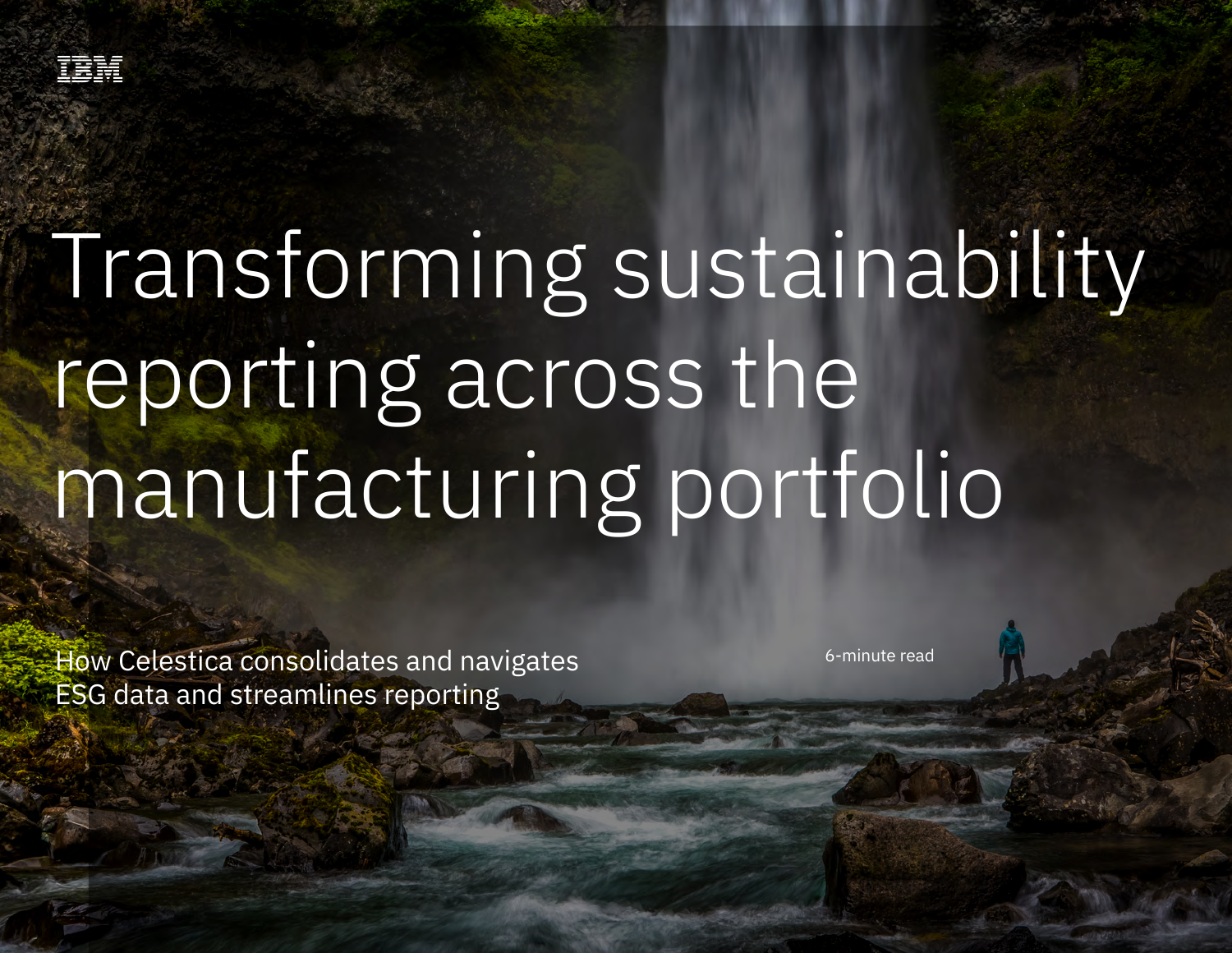or the global manufacturing industry, environmental, social and governance (ESG) reporting can be particularly complicated and cumbersome given the often extensive portfolio of international sites requiring monitoring and auditing. F

Increasingly organizations are utilizing sustainability software, such the [IBM®](https://www.ibm.com/products/envizi)  [Envizi Sustainability Performance](https://www.ibm.com/products/envizi)  [Management](https://www.ibm.com/products/envizi) suite, to help consolidate and navigate their ESG data and to overcome these reporting obstacles.

Celestica, a leader in design, manufacturing and supply chain solutions for the world's most innovative companies, has over 20,000 employees worldwide and operates in over 50 sites across 15 countries. Providing end-to-end product lifecycle services from product design through to end-oflife management, Celestica supports a range of markets, including aerospace and defense, communications,



enterprise, healthtech, industrial, capital equipment, and energy.

Celestica is known for its ability to bring global expertise to every stage of product development—from the drawing board to full-scale production and after-market services. Based out of Celestica's head office

in Toronto, Canada, Jessica Peixoto is a Sustainability Manager who has been instrumental in managing the organization's greenhouse gas (GHG) emissions reductions strategies, whilst also overseeing Celestica's comprehensive reporting requirements.

"This includes working with our global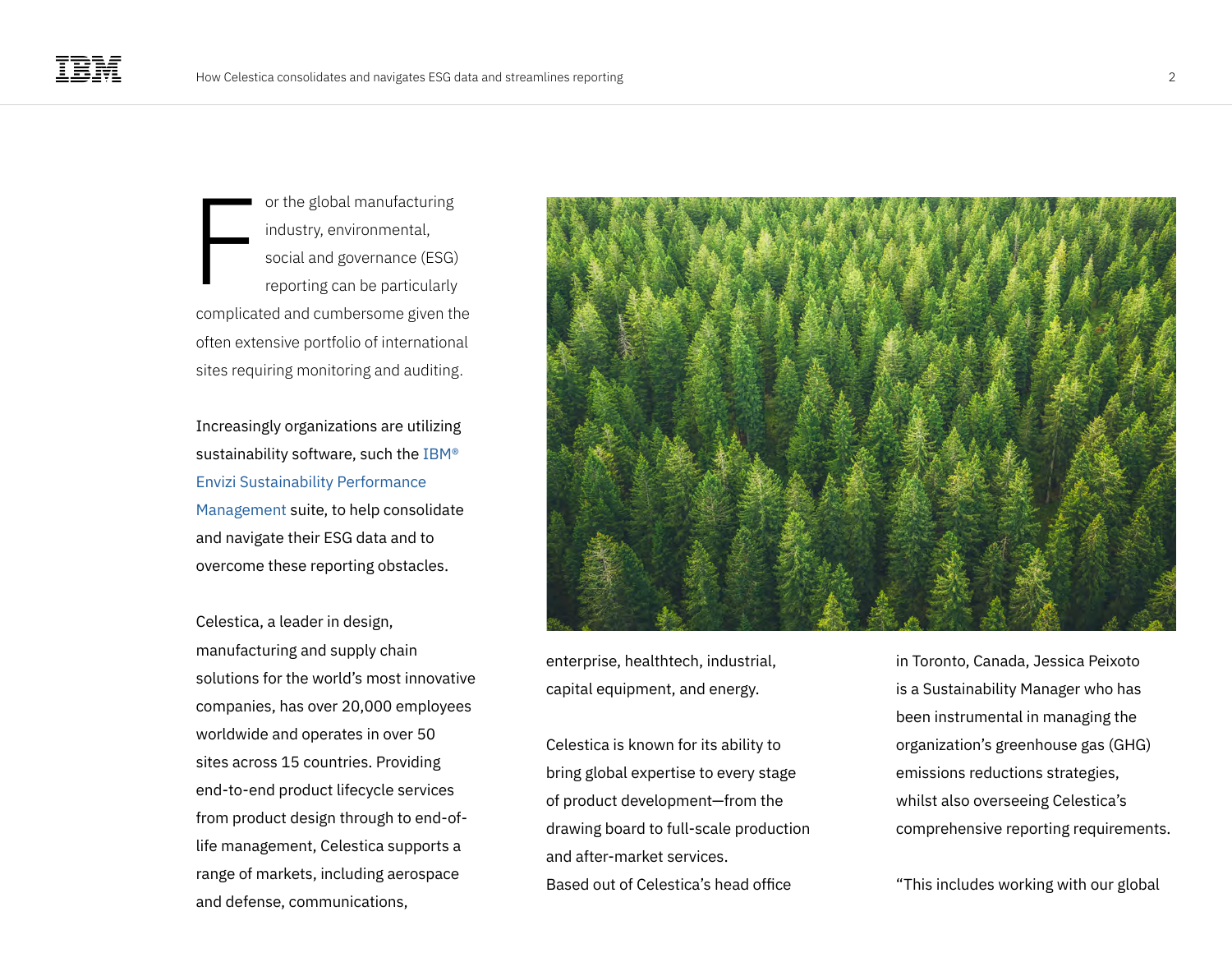Now, individuals "at each of our sites can input data into the IBM Envizi Sustainability Performance Management suite and have it compiled and transformed into usable outputs. It is very easy to make mistakes on your own, so data management software helps alleviate some of those errors."

**Jessica Peixoto**, Sustainability Manager, Celestica Inc.

Compiles and transforms data into usable outputs and helps

#### eliminate

errors from manual data entry

Automation of complex calculations and reporting

produces

finance-grade, auditable data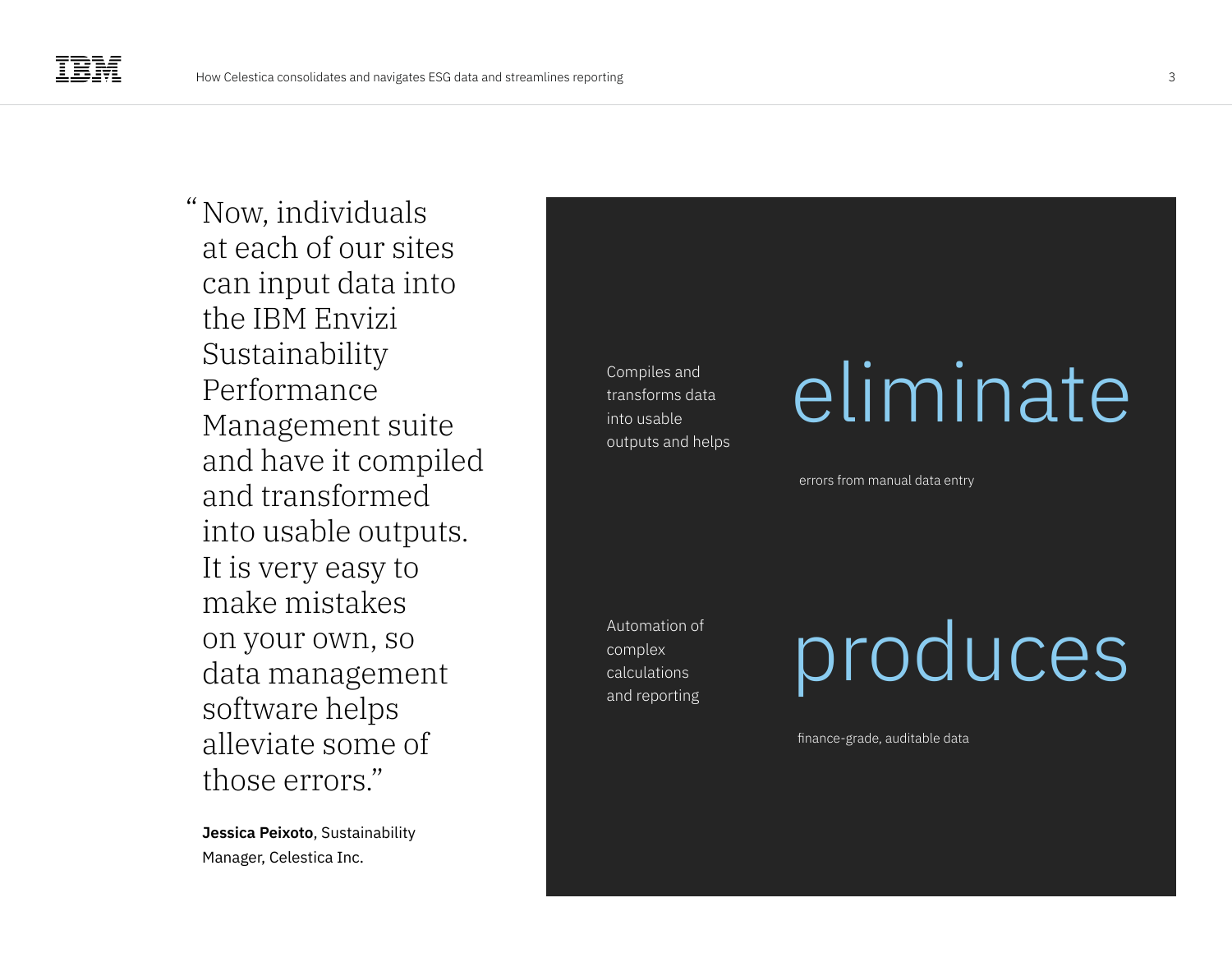### Sustainability leadership across Celestica

facilities to reduce energy usage and implement renewable energy, and to track our environmental data using the IBM Envizi Sustainability Performance Management suite," says Peixoto.

Peixoto has been involved in a number of exciting sustainability projects with Celestica, but some highlights include implementing a science-based target, increasing the use of renewable energy in its facilities and participating in the United Nations Global Compact.

She plays a crucial role in disseminating Celestica's data into actionable results, having been recognized as

![](_page_3_Picture_6.jpeg)

Source: Celestica 2020 Sustainability Report, page 11.

a "Top 30 Under 30 Sustainability Leader in Canada" by [Corporate](https://www.corporateknights.com/rankings/30-under-30-rankings/2019-30-under-30-rankings/youth-rising-meet-2019s-30-under-30-in-sustainability/)  [Knights](https://www.corporateknights.com/rankings/30-under-30-rankings/2019-30-under-30-rankings/youth-rising-meet-2019s-30-under-30-in-sustainability/) (external link) in 2019. This commitment to advancing Celestica's journey is shared company-wide, with Celestica having integrated sustainability into all aspects of the business for over 10 years.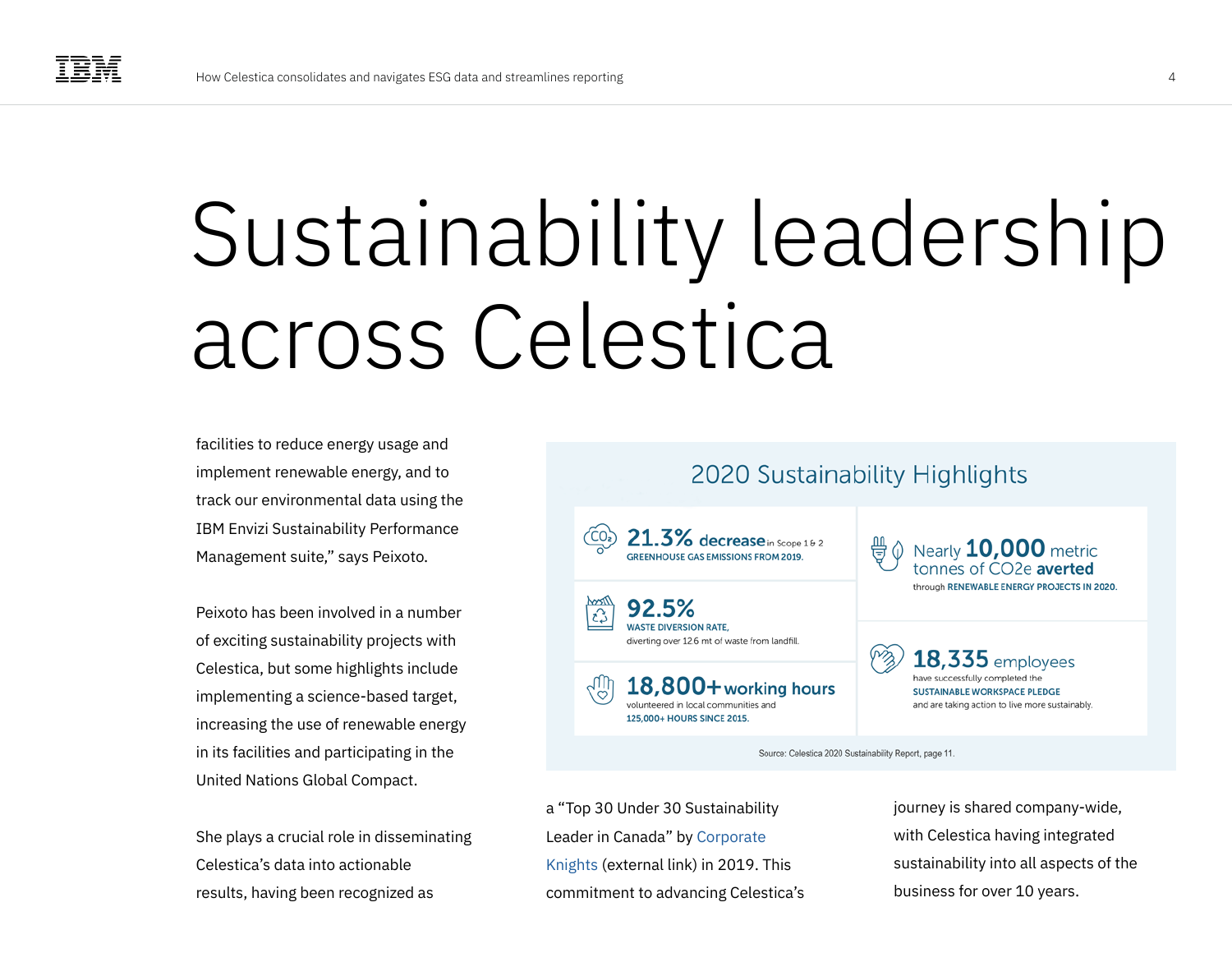Peixoto notes that most recently this has been reflected in the implementation of sustainability objectives into its senior management levels, including ESG oversight within the Nominating and Corporate Governance Committee on the Board of Directors.

Describing these initiatives as major milestones, Peixoto explained that: "This governance model will trickle down into each team, tying

sustainability into all aspects of the business."

C-suite involvement in an organization's decarbonization and sustainability journey is experiencing a sharp upward trend. Executives are now actively involved in setting strategic priorities for the organization's sustainability efforts alongside sustainability managers—a welcomed approach indicating the urgency to deliver increased emissions reductions.

This corporate leadership and Celestica's company-wide commitment to driving sustainability has also earned Celestica a top five spot in the Corporate Knights ["Best 50 Canadian Corporate](https://www.corporateknights.com/reports/2021-best-50/meet-the-2021-best-50-canadian-corporate-citizens-16250328/)  [Citizens,"](https://www.corporateknights.com/reports/2021-best-50/meet-the-2021-best-50-canadian-corporate-citizens-16250328/) (external link) a significant accomplishment that sees it ranking ahead of other organizations across different industries based on 21 indicators.

Aligning with the UN Sustainable Development Goals "and reporting frameworks like the GRI, SASB and TCFD all help to make companies more transparent and work to solve many of the issues faced globally."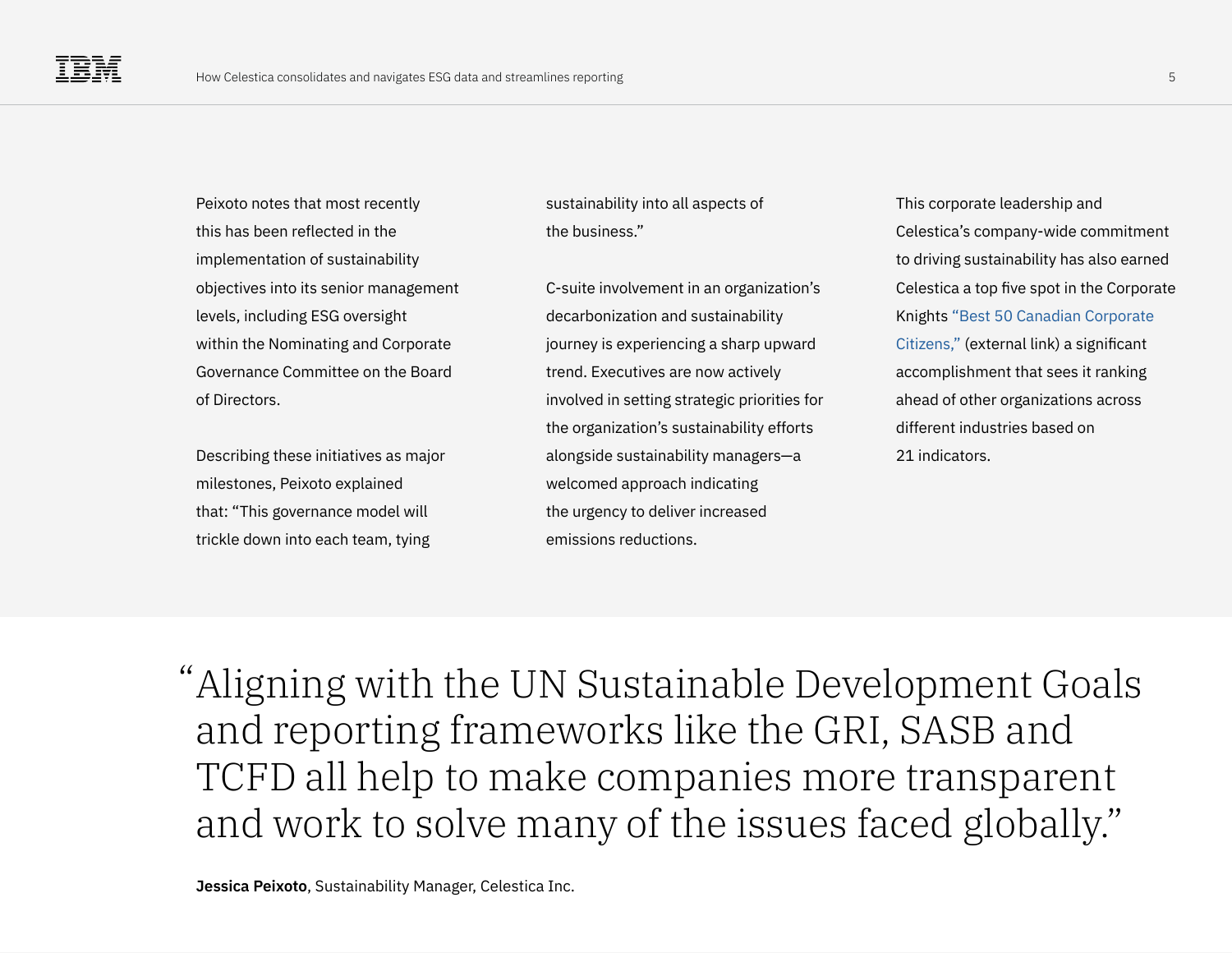## Transforming the reporting process

From manual data entry to now ranking highly on an award-winning sustainability business publication, Celestica has significantly transformed its sustainability efforts, including its reporting processes.

Global data for its many facilities were once gathered and captured in spreadsheets, where calculations needed to be done manually. "This was many years ago, but it seems like there were many errors. It was a very tedious process," Peixoto says.

IBM software has helped streamline the whole process. In particular,

![](_page_5_Picture_5.jpeg)

Celestica found that reporting has become easier through well-organized emissions factors and useful outputs such as emissions totals and reporting on different waste streams.

"For us, without the software, we would have to collect data from all around the world, in different units, and compile it manually," says Peixoto. "Now, individuals at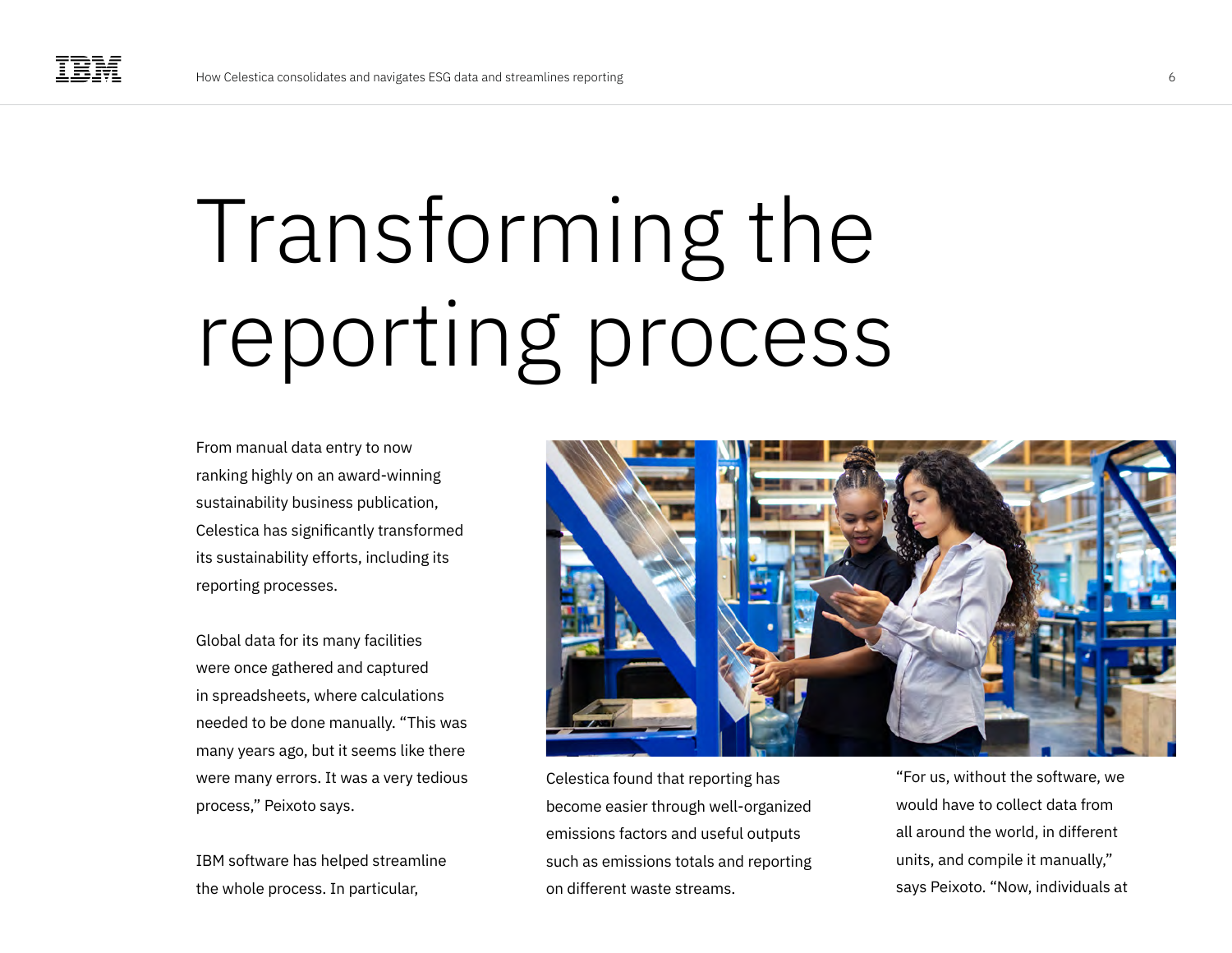each of our sites can input data into the IBM Envizi Sustainability Performance Management suite and have it compiled and transformed into usable outputs. It is very easy to make mistakes on your own, so data management software helps alleviate some of those errors."

Data management and accuracy is a relatable challenge for many sustainability managers who are accountable for internal reporting but also external reporting frameworks. The IBM Envizi Sustainability Performance Management suite eliminates this challenge by automating complex calculations, so organizations can focus their efforts

on other activities, such as target setting and other strategic priorities.

Peixoto is doing just that by focusing on setting targets and completing the latest sustainability report detailing Celestica's strategies and aspirational sustainability goals, which include:

- Reducing absolute Scope 1 and Scope 2 GHG emissions by 30% by 2025 from a 2018 base year.
- Reducing absolute Scope 3 GHG emissions from fuel and energyrelated activities purchased goods, and services, and upstream and downstream transportation and distribution 10% by 2025 from a 2018 base year.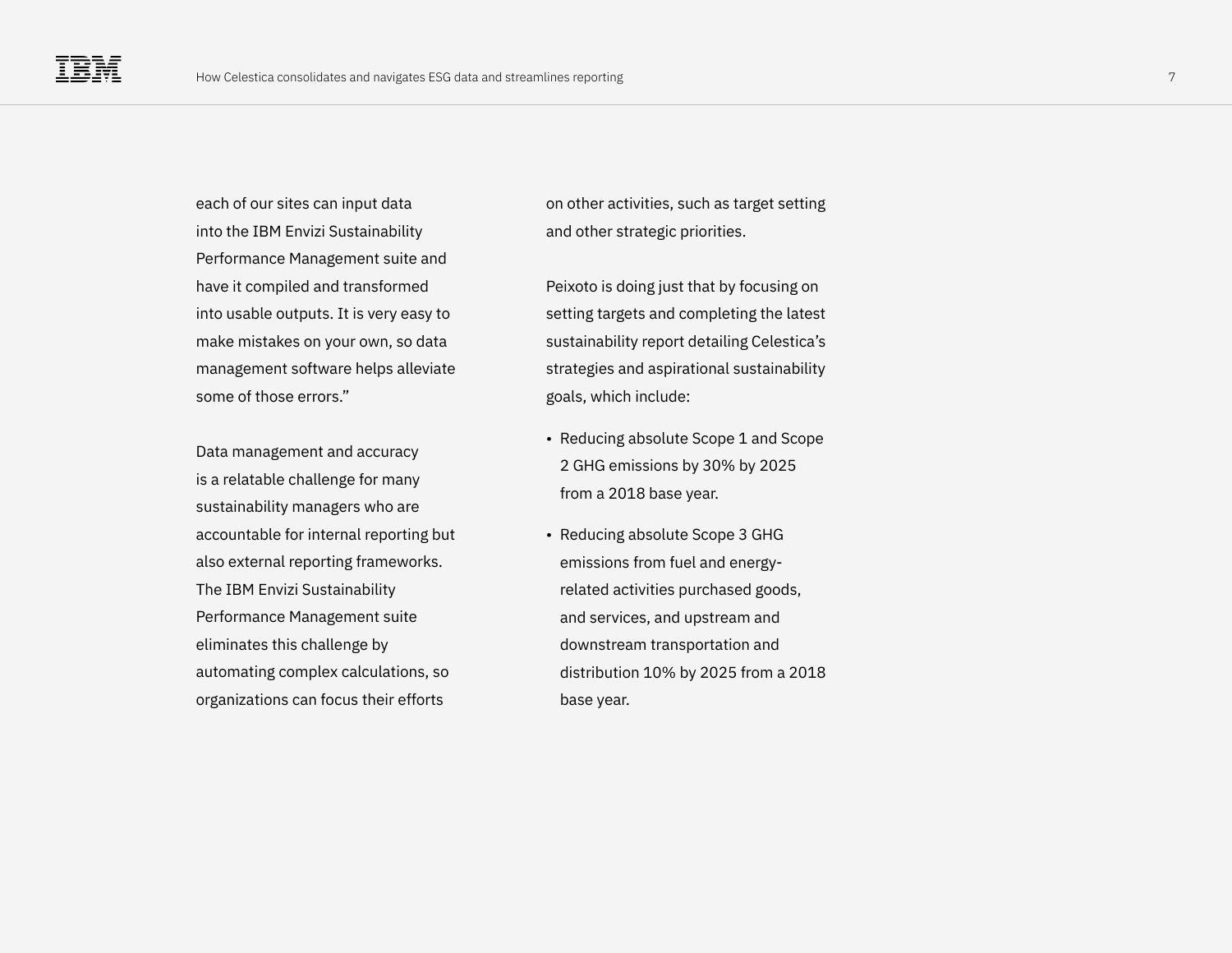### ESG challenges in manufacturing

The manufacturing industry has some unique sustainability challenges, such as the use of large industrial equipment and necessary HVAC systems, as well as supply chain logistics emissions and material waste.

"Aligning with the UN Sustainable Development Goals and reporting frameworks like the GRI, SASB and TCFD, all help to make companies more transparent and work to solve many of the issues faced globally," Peixoto explains.

#### **The future of ESG and sustainability reporting**

For the manufacturing industry, ESG and sustainability are just getting started. Peixoto foresees an increased focus on energy efficiency and a greater reduction of GHG emissions.

"There will be more renewable energy options at sites, but also a need to manufacture more items for the EV industry and other smart energy products," says Peixoto.

Just as important as sustainability are the other elements of ESG. For example, diversity and inclusion are an increased focus for Celestica and the industry as a

whole, which will continue to drive the agenda for change.

Peixoto's advice for other sustainability leaders is simple: stay passionate and keep learning.

"The science, strategies and standards within the sustainability/climate change realm are constantly evolving, so it is important to keep growing your knowledge base and your organization's initiatives," she says. "But it's just as important to maintain a passion for what you do."

To view Celestica's latest Sustainability Report, please visit [its website](https://www.celestica.com/about-us/sustainability/sustainability-reporting) (external link).